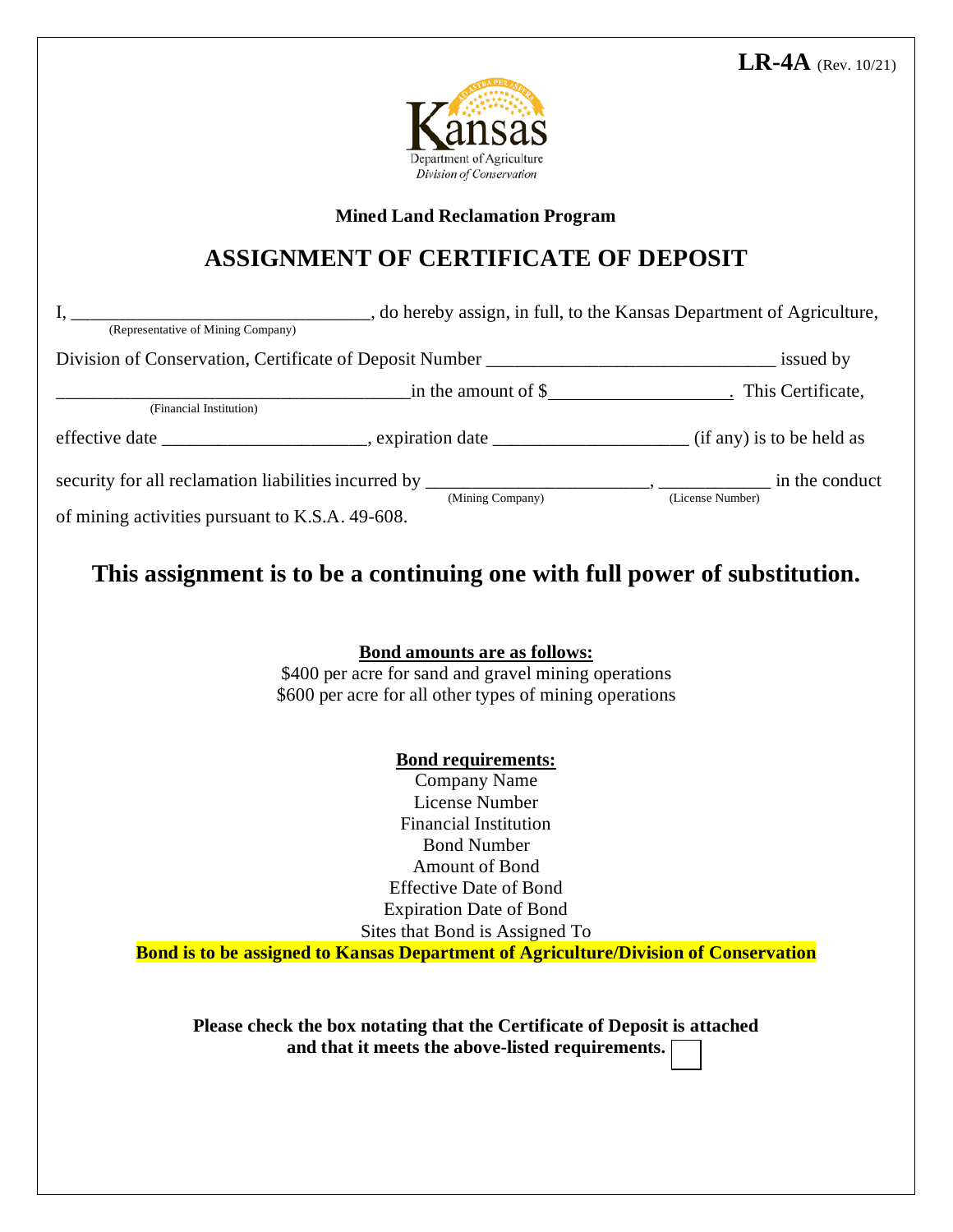*Please list the site registration information for all sites to be operated under this Bond* 

## **SITE INFORMATION**

| Site No. | $\rm{Site}$ $\rm{Name}$ | County | <b>Legal Description</b> |  |                      |  | $\textbf{East}/$<br>West | $\bold{A} \bold{c} \bold{r} \bold{e} \bold{s}$<br>$\boldsymbol{\mathsf{B}}\boldsymbol{\mathsf{onded}}$ |  |
|----------|-------------------------|--------|--------------------------|--|----------------------|--|--------------------------|--------------------------------------------------------------------------------------------------------|--|
|          |                         |        |                          |  | ${\bf S}$<br>$\bf Q$ |  | $\mathbf R$              |                                                                                                        |  |
|          |                         |        |                          |  |                      |  |                          |                                                                                                        |  |
|          |                         |        |                          |  |                      |  |                          |                                                                                                        |  |
|          |                         |        |                          |  |                      |  |                          |                                                                                                        |  |
|          |                         |        |                          |  |                      |  |                          |                                                                                                        |  |
|          |                         |        |                          |  |                      |  |                          |                                                                                                        |  |
|          |                         |        |                          |  |                      |  |                          |                                                                                                        |  |
|          |                         |        |                          |  |                      |  |                          |                                                                                                        |  |
|          |                         |        |                          |  |                      |  |                          |                                                                                                        |  |
|          |                         |        |                          |  |                      |  |                          |                                                                                                        |  |
|          |                         |        |                          |  |                      |  |                          |                                                                                                        |  |
|          |                         |        |                          |  |                      |  |                          |                                                                                                        |  |
|          |                         |        |                          |  |                      |  |                          |                                                                                                        |  |
|          |                         |        |                          |  |                      |  |                          |                                                                                                        |  |
|          |                         |        |                          |  |                      |  |                          |                                                                                                        |  |
|          |                         |        |                          |  |                      |  |                          |                                                                                                        |  |
|          |                         |        |                          |  |                      |  |                          |                                                                                                        |  |
|          |                         |        |                          |  |                      |  |                          |                                                                                                        |  |
|          |                         |        |                          |  |                      |  |                          |                                                                                                        |  |
|          |                         |        |                          |  |                      |  |                          |                                                                                                        |  |
|          |                         |        |                          |  |                      |  |                          |                                                                                                        |  |
|          |                         |        |                          |  |                      |  |                          |                                                                                                        |  |
|          |                         |        |                          |  |                      |  |                          |                                                                                                        |  |